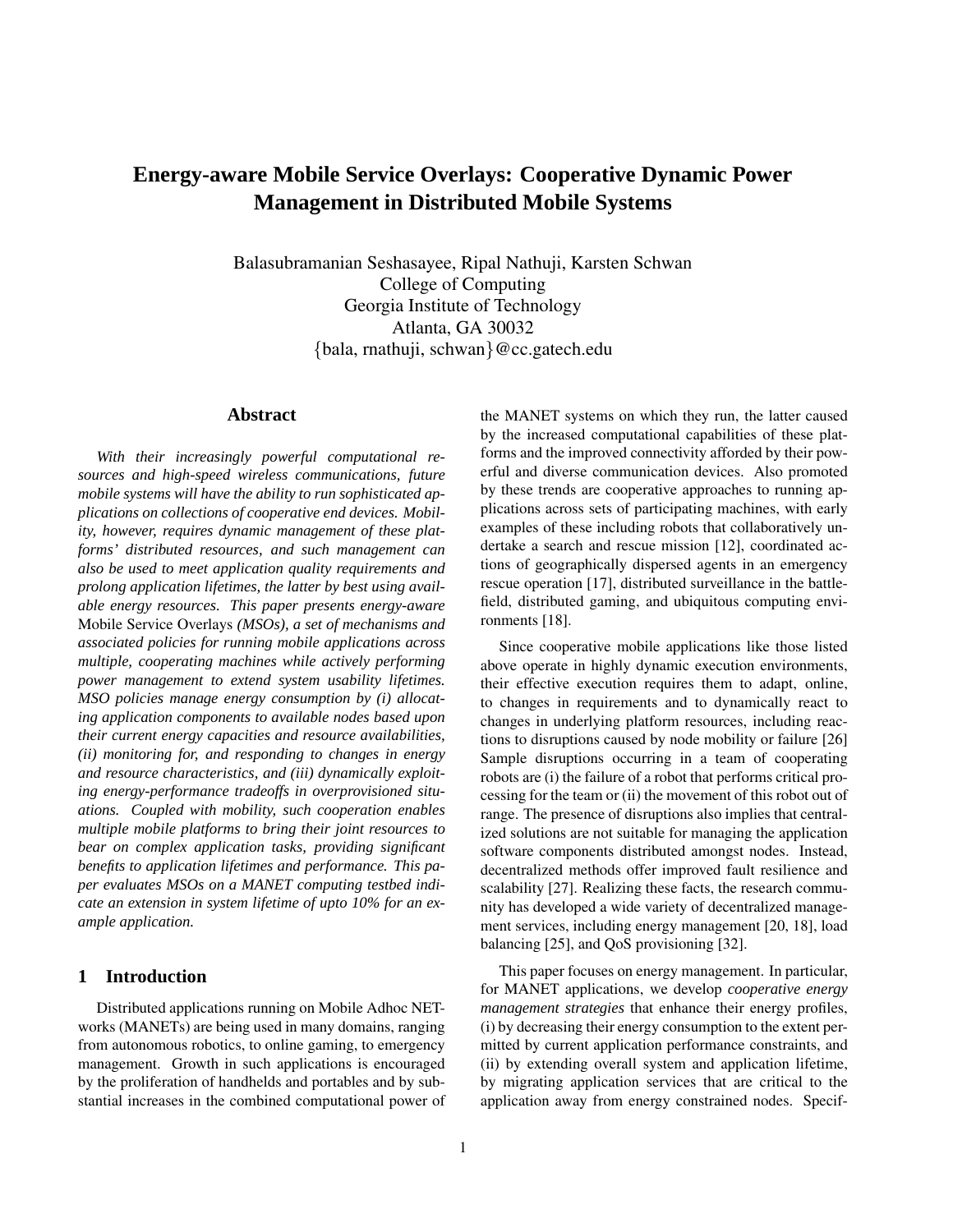ically, concerning (i), for each single platform, we reduce its energy consumption by using common techniques for energy management, which are dynamic voltage and frequency scaling (DVFS). The resulting degradation in application execution can be reduced by utilizing memory-bound phases for such scaling [10], or, in our real-time environments where there is a notion of slack, by increasing execution times (thereby reducing energy needs) only to the extent permitted by application deadlines [1]. Similar energyperformance tradeoffs are available for other devices such as memory, peripherals (network and disk interfaces), display, etc. Concerning (ii), we use computational offloading, whereby portions of the mobile workload are dynamically offloaded to nodes with better energy resources [25]. The former set of techniques have a direct effect on energy savings at distinct nodes, whereas the latter helps in longevity by sharing energy resources amongst multiple participants.

Energy-aware management is implemented for realistic mobile applications and systems using the lightweight and efficient Mobile Service Overlays (MSOs) [28]. MSO middleware provides efficient mechanisms for dynamically creating, moving, and reconfiguring computational services across distributed mobile platforms, and in addition, for monitoring underlying platform conditions. This paper uses these facilities to develop and demonstrate novel decentralized management protocols that jointly, extend the lifetimes of distributed MANET applications and systems. These protocols (i) dynamically distribute and re-distribute application components among participating MANET, considering the overlay routes that satisfy the application's latency requirements while at the same time, determining the most energy-efficient allocations, (ii) recover unused portions of resources in an overprovisioned system with little or no impact on application performance, and (iii) use de-centralized online monitoring and reconfiguration to locally and thereby, with low delay and overhead, respond to dynamic changes in application requirements and environment conditions. The management algorithms being used, specifically the algorithm for dynamic resource reclamation, is experimentally demonstrated to track optimality, with low overhead. MSOs using this algorithm – *energyaware MSOs* – offer notable benefits. On a wireless, multihop ad-hoc network of handheld computing platforms, for instance, an energy-aware MSO extends system lifetime up to 10% for a five-node network.

The remainder of this paper is organized as follows: In Section 2, we explore related research, then describe an overview of energy-aware MSOs in Section. 3. This is followed by a description of the energy management techniques used in this MSO in Section 4. Section 5 discusses current trends in power management. We present selected elements of the implementation of energy-aware MSOs and evaluate it experimentally in Section 6. Conclusions and

future work appear in Section 7.

# **2 Related Work**

Prior research on energy conservation in ad-hoc networks has mainly focused on energy-aware routing protocols – by improving existing protocols like AODV [24], by factoring the energy levels of each node in the routing cost metric [9], or through novel protocols like probabilistic routing [29]. The former classifies nodes into various classes depending on their energies, and uses this instead of the hop count, to determine the energy-optimal route. The latter uses a similar cost metric by aggregating the energy values of the nodes in each route, then randomly chooses a route with a probability proportional to the cost metric along the route. While these approaches are suitable for network-bound applications and sensor nodes, where the network interface accounts for a significant portion of the power budget, for the applications and platforms considered in our work experimental results that the energy consumed by the network interface is quite small compared to CPU energy. Our research, therefore, primarily leverages prior work on reducing CPU energy consumption, including reducing energy usage by applying dynamic voltage and frequency scaling [11] on multiprocessor systems. [15] uses dynamic slack reclamation in conjunction with DVFS in a real-time setting, on a multiprocessor system. A static schedule is first constructed for periodic tasks, then slack reclaiming is used to save power, yet satisfy real-time constraints. Resource reclaiming in multiprocessor real-time systems has been dealt with in great detail in [30], where the authors describe two algorithms to perform online reclaiming on a static schedule.

Computational offloading has been used extensively for power-aware load balancing ranging from clusters of workstations [25], to embedded devices [31]. The latter performs computational offloading in conjunction with setting the CPU frequencies, to minimize energy consumption. Distributed middleware can be useful to manage computational entities in such environments. [16] surveys the various middleware implementations for a mobile environment. Research efforts to include mobile nodes in Grid technology include [2], which proposes a mobile agent framework to provide/use Grid services at the mobile nodes, so that distributed resources from the Grid can be accessed by such users. DFuse [14] is a cluster of iPAQ handhelds used to perform multimedia and other data fusion tasks. MagnetOS [5] uses a distributed framework to partition a monolithic Java application into its constituent classes for cooperative execution on a MANET. Efficient placement of application components is carried out by monitoring the data traffic among nodes, and using distributed algorithms to shorten the mean path length of data.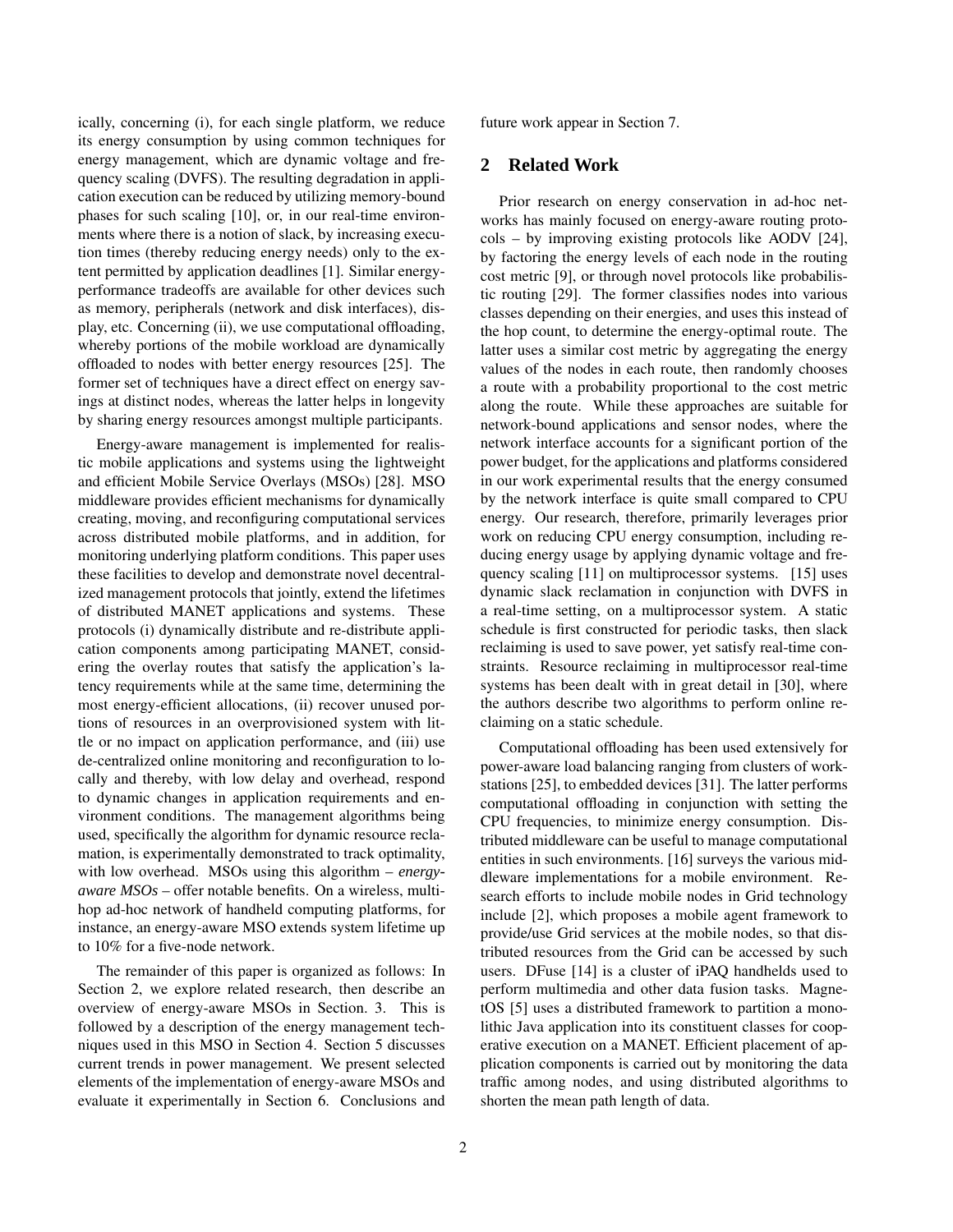# **3 Mobile Service Overlays – System Overview**

*Mobile Service Overlays* (MSO) [28] is a distributed middleware system designed to execute mobile and pervasive applications. MSO provides mechanisms to dynamically create and manage overlays on a mobile network. It operates under an event-driven computation model [16], where data, in the form of events, is exchanged across distributed computing nodes for processing. MSO models applications as directed flow graphs whose vertices represent processing performed on events arriving via directed edges. Associated with each edge is a format describing the data passing through the edge. Such a graph-based representation implicitly captures the data dependencies among computational entities, and it also simplifies application partitioning for a distributed environment. MSO programs, therefore, consist of code modules running in vertices mapped to overlay nodes, receiving formatted inputs from and generating outputs to other vertices. Similar to an event processing system, the flow graph consists of event sources and sinks.

MSO targets dynamic management of the application flowgraph in unreliable, distributed mobile environments. Correspondingly, its design goals include (1) decentralized resource management and (2) low overhead mechanisms for (re-)deployment. Consequently, no explicit organization is enforced among the participating nodes: all MSO nodes are peers and have identical middleware functionality. Furthermore, to avoid the scalability and reliability issues arising from centralized or global management, the application flow graph is partitioned into its constituent and independently manageable computational chains. Formally, a *chain* is a maximal set of sequential vertices and edges of the flow graph, with a single entry and a single exit. Events enter the first vertex of the chain, the *head*, sequentially pass through and are operated on at each node in the chain, and finally exit at the last node, the *tail*. Many application properties (e.g., end-to-end delay) can be formulated to depend on the corresponding local properties of each chain, and different chains can be managed independently in order to guarantee such properties. In this fashion, chains compartmentalize management to be confined to more "local" portions of the application. Figure 1 shows an example flowgraph decomposed into its constituent chains  $(A \rightarrow D, D \rightarrow E, F \rightarrow G, G \rightarrow D,$  $G\rightarrow I$ ).

Using the partitioning provided by the chain abstraction, MSO provides multiple low level services to higher layers for use in cooperative MANETs, as described next.

**Deployment Services:** Deployment consists of the instantiation of the application flowgraph onto the mobile network. It has two sub-phases: the *allocation* phase in which each vertex is assigned to a node in the network, and the ac-



**Figure 1. Partitioning the graph into chains**

tual construction of the overlay network by creating the vertices at the assigned nodes and the links connecting them. The *chain*-based decomposition of the flow graph provides a convenient abstraction for distributed allocation. Algorithm 1 details this procedure.

#### **Algorithm 1** Allocation

- 1: ∀ chain *c*, set dependences(*c*) to the number of chains leading to it.
- 2: **if** dependences $(c) == 0$  **then**
- 3: Explore the route taken by a packet to the sink node furthest away, collecting the capacities of all nodes along the route.
- 4: **end if**
- 5: Allocate nodes to vertices of the chain in proportion to the fraction of the overall costs contributed by the vertices (i.e, for chains  $c_1$  and  $c_2$  such that  $c_1$  leads to  $c_2$ , if the route from head( $c_1$ ) to tail( $c_2$ ) is r, the nodes in r are assigned to  $c_1$  and  $c_2$  in proportion to  $\frac{Cost(c_1)}{Cost(c_2)}$
- 6: Within a chain, perform a greedy assignment of vertices to nodes.
- 7:  $\forall$  chain  $c'$  :  $head(c')$  =  $tail(c)$ , decrement dependences( $c'$ ) and assign head( $c'$ ) to the same node as  $tail(c)$ .
- 8: Repeat the above steps until all chains have been assigned to nodes.
- 9: Each node that has a chain head mapped to it constructs the overlay network along its chain.

In this algorithm, we make use of the decomposition of a potentially large application flowgraph into chains in order to distribute the assignment process and provide scalability. Indeed, after performing the cost-based partitioning of nodes for different chains, the chains themselves independently determine the best set of participants to use, as referred to in Step 6, in a greedy fashion. As we will describe later, a novel contribution of this paper is to integrate energy awareness into this step, to provide global system lifetime benefits.

Algorithm 1 implicitly assumes that the sources and sinks of the flowgraph are already assigned to their nodes. In realistic systems, source and sink vertices can often be assigned only to certain nodes (e.g., those that possess sensors/actuators that produce or consume data). We therefore,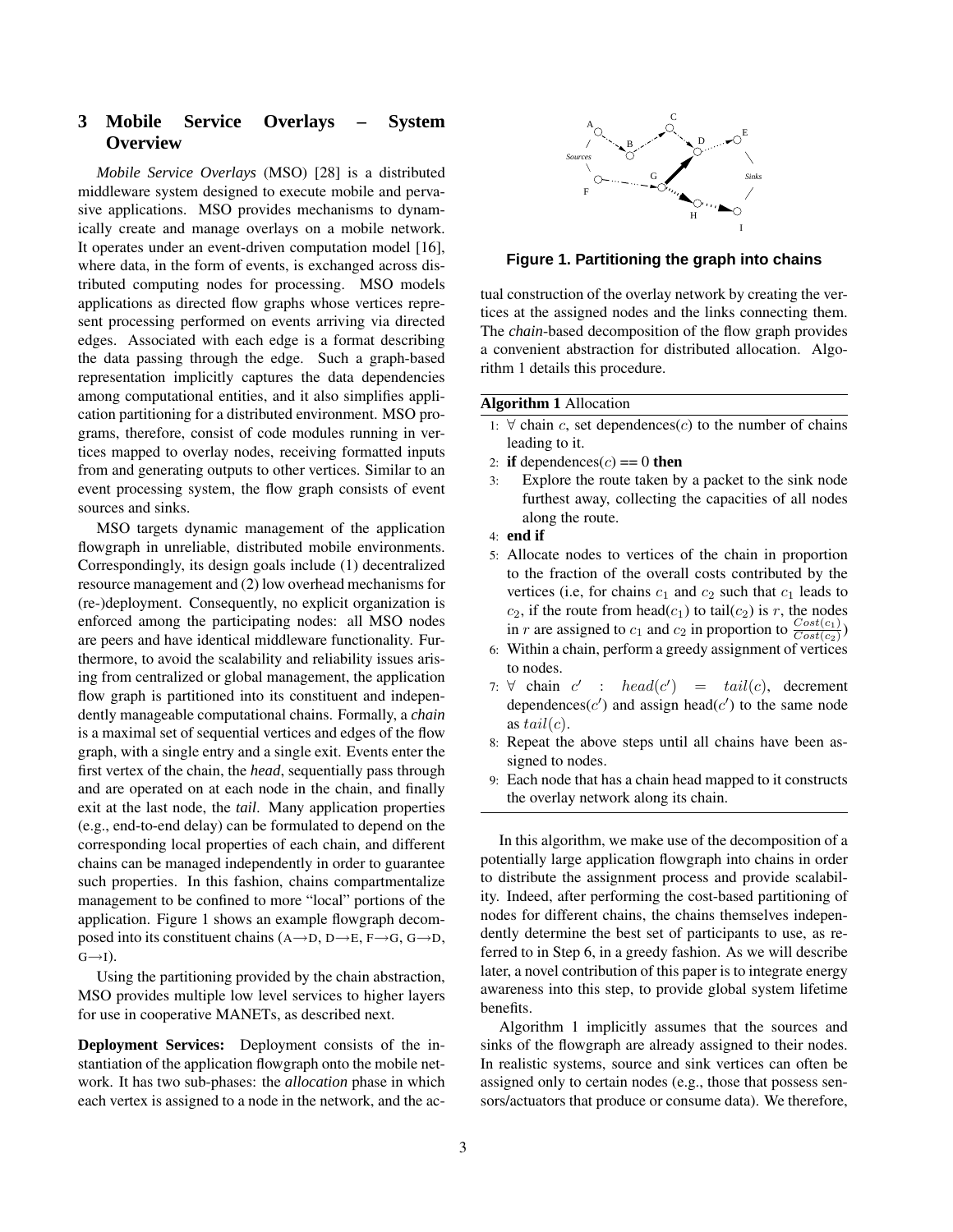

**Figure 2. Generic management in MSO**

assume the source and sink vertices to be preassigned to particular nodes. If this is not the case, a distributed process can be used by which nodes possessing the capabilities required by the source/sink vertices are chosen according to their abilities and assigned to nodes before deployment.

**Monitoring Services:** Each MSO node runs a separate monitoring thread that is used to maintain metrics like CPU utilization due to the computation being carried out, the amount of data transferred from/to the node and the expected lifetime of the battery. Additionally, monitoring periodically checks for the liveness of its neighbors (as determined by the routing layer) and for changes in the routing layer. The metrics monitored are available for use by the higher layers for reconfiguration triggers and decisions. Monitored metrics are also available for sharing, as each monitor exposes its data to other nodes through RPC calls, and by piggybacking monitoring information along with events.

**Self-Management Services:** The generic management framework in MSO involves (i) monitoring for specific changes in observed metrics, and (ii) triggering reconfiguration mechanisms at the appropriate granularity to counter the change, based on a predefined ruleset. As MSO is decentralized, any node that observes a change can trigger a reconfiguration according to predefined rules tailored towards specific objectives (Fig 2). Further, as this is a generic procedure, it can be applied to different management goals like load balancing, mobility & fault tolerance, latency minimization, etc. The complexity of the ruleset used to trigger a reconfiguration dictates the control overheads of the decision process in management. As a result, a simple greedy ruleset can only target local optima – an acceptable provision under dynamic conditions.

**Reconfiguration Services:** Reconfiguration involves remapping portions of the overlay network to create a different assignment between vertices in the overlay and underlying machines. MSO provides capabilities to perform remapping at various granularities. In response to changing conditions, reconfiguration is performed at the appropriate level, while meeting the application's performance constraints.

- *reconfigure local*: Intra-chain remapping, where a single assignment (of a vertex to a node) is changed, either by an upstream relocation (a vertex B, that follows another vertex A within a chain (i.e.,  $\ldots \rightarrow A \rightarrow B \rightarrow \ldots$ ) is relocated to the same node as A), or a downstream one. Such a remapping is of low cost and involves only the participating nodes, hence can be performed frequently, and finds use in continuous minor reconfigurations to optimize the system.
- *reconfigure single chain*: Chain remapping, where the existing assignments of vertices in a chain are freed and a fresh assignment performed. This is more expensive than intra-chain remapping, and consequently, used less frequently. Chain remapping is ideal for situations like load-balancing, handling node failure, etc. where only a single chain is affected
- *reconfigure multiple chains*: This refers to all remapping procedures that affect more than a single chain, or maybe even the entire flowgraph, and hence require cooperation of a larger set of nodes. Due to its high cost, this is used least frequently – for instance, when detecting a node failure during an ongoing reconfiguration.

# **4 Techniques for Energy Management**

Energy management in a dynamic environment is a continuous process, requiring an energy-aware assignment, followed by online monitoring to trigger actions that shift the system towards optimality. MSO provides three techniques for energy management, viz., energy-aware allocation, reallocation, and dynamic resource reclaiming.

#### **4.1 Energy Aware Allocation**

We revisit allocation (Algorithm 1) here, to introduce energy awareness into the assignment process. The chain assignment procedure is modified to address energy management concerns, using the following techniques: (i) modifying route exploration to include *Ad-hoc Route Neighborhoods* and (ii) using the *Global Lifetime Sustainability* heuristic to determine the best assignment of vertices to nodes from among the routes in the neighborhood.

**Ad-Hoc Route Neighborhoods:** In Algorithm 1, the route explored from the source node to the sink is used to perform the assignment over each chain. However, the route thus found is entirely dependent on the ad-hoc routing protocol employed in the underlying layer. Traditional routing protocols like AODV, DSR, etc. typically use the route with the smallest hopcount. However, recent research has explored a variety of techniques for power management at the network routing layer, including probabilistic routing [29] and multipath routing, and even using multiple wireless interfaces [23]. Hence, prior to allocation, no assumptions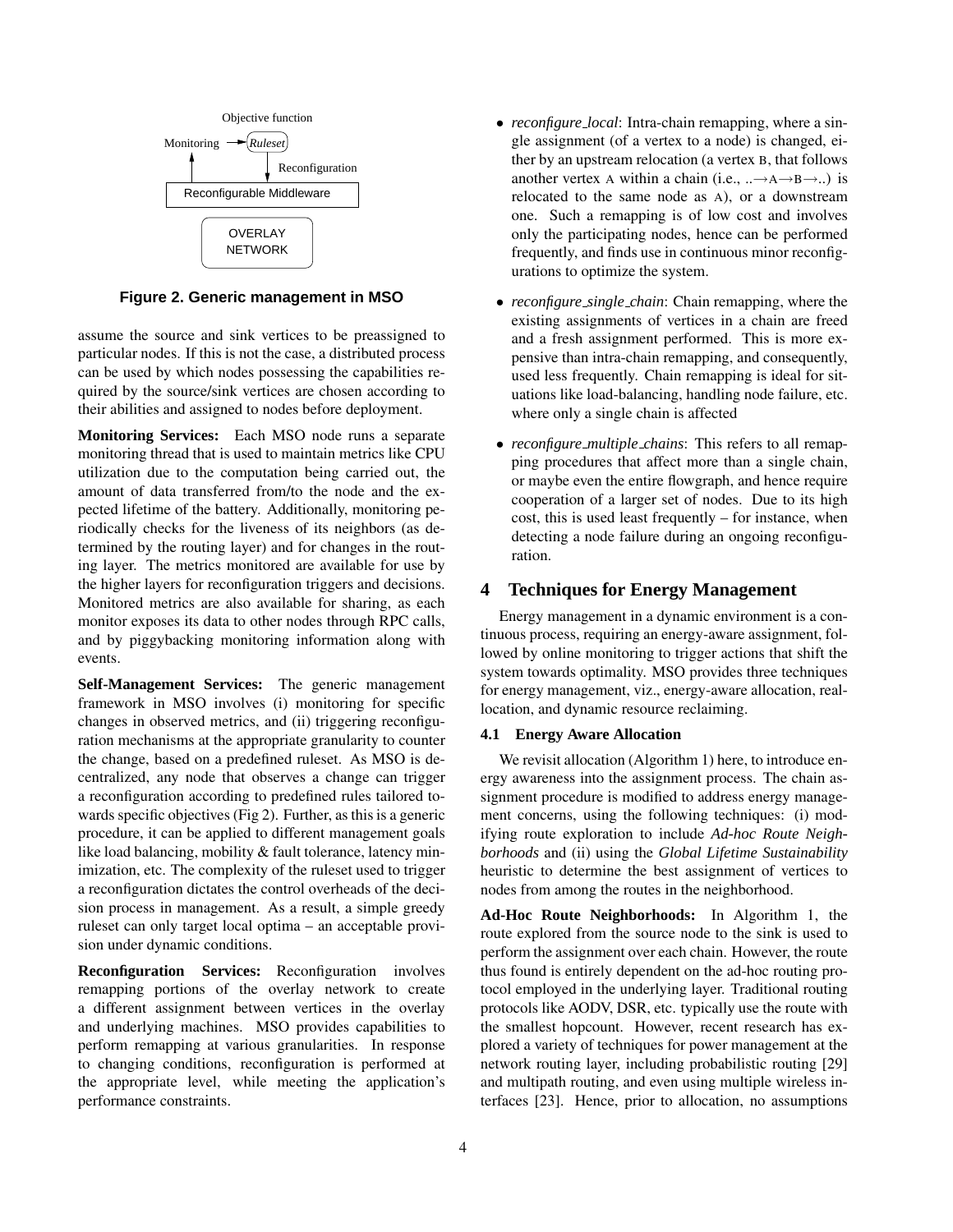

**Figure 3. Ad-hoc Route Neighborhood**

can be made by MSO about the underlying protocol's behavior. As a result, MSO explores all possible routes that can be taken from the source to the destination (bounded by a maximum hopcount), and chooses the "best" route from among those for the assignment. The set of all the routes discovered in this manner is termed the ad-hoc route neighborhood of the chain. The end-to-end latency requirements of the chain thus limits the maximum hop count for the route, and consequently, the length of each route in the ad-hoc neighborhood, as well as the number of routes thus obtained. Figure 3 illustrates this concept, enumerating the ad-hoc route neighborhood of routes from node A to D in the topology, with hopcount strictly less than 5.

We rely on a distributed protocol to find the route neighborhood of a chain, given the latency constraints (maximum latency and maximum hopcount). The protocol is similar to that used by AODV for route discovery [24], with two differences: (i) the destination node stores all the routes it obtains, and (ii) after the maximum latency period, the source node queries the destination to directly obtain all the routes stored. This protocol enumerates all of the routes satisfying the latency constraints. Since no state is saved in any nodes (except at the destination), its overhead is low. Further, each packet not reaching the destination is eventually dropped, as the monotonically decreasing hopcount reaches zero.

**Global Lifetime Sustainability (GLS) Heuristic:** The placement of software components during allocation and reallocation can directly affect the lifetime of a MANET scenario. In the simplest case, with two nodes and a single component, energy can be depleted fairly and system lifetime is maximized by migrating the workload to the participant with more battery capacity whenever a reallocation is triggered. When there are multiple components and multiple nodes, all with varying requirements and energy levels, optimal decisions cannot be made within reasonable complexity constraints. Instead, we use a heuristic to determine where to place various components. In particular, we define a GLS metric for a set of candidate nodes and energy levels and utilize a heuristic which attempts to maximize this metric and/or minimize potential decreases to it. this Specifically, for this work, we define the GLS metric to be the product of the remaining energy levels on nodes under consideration when deciding where to place a software component. This approach fits well in the scenarios addressed here since nodes are treated equally and are homogeneous. We note that the GLS metric can also be used more generally, to express variations among nodes in heterogeneous environments and to tune the allocation policies at runtime. We will investigate these issues in our future work.

We now describe how the use of the GLS heuristic is integrated into chain assignment decisions in MSO along with the use of ad-hoc neighborhoods. At a high level, from among all the possible routes discovered (ad-hoc route neighborhood) for each chain, (1) a possible assignment is determined based upon resource availability and the GLS heuristic, and (2) a cost is associated with the route and allocation scheme. The route with the smallest cost is then chosen for the chain. In particular, we define the cost as the projected difference in the GLS metric based upon the allocation over some period of time. The overall approach is described in Algorithm 2.

|     | Algorithm 2 GLS-based assignment for a chain                    |
|-----|-----------------------------------------------------------------|
|     | 1: Given the chain $c = v_1, v_2, , v_n$ to be assigned to one  |
|     | of the routes $r_1, r_2, , r_m$ ,                               |
|     | 2: Set $Cost(c) = \sum_{v_i} Cost(v_i)$                         |
| 3:  | <b>for all</b> $r_j$ of length $k_j$ <b>do</b>                  |
| 4:  | Set $l = 1$ {Lower bound}                                       |
| 5:  | for all $v_i$ do                                                |
| 6:  | Cost(c)<br>Find<br>$max \quad u$ s.t.                           |
|     | $\sum_{p=u}^{k_j} Capacity(n_p)$ {Upper bound}                  |
| 7:  | <b>for</b> $p = l$ to u <b>do</b>                               |
| 8:  | Set $GLS_{now}$ as a function of current battery ca-            |
|     | pacities {Current GLS}                                          |
| 9:  | Set $GLS_t$ as a function of estimated future bat-              |
|     | tery capacities after time t when allocating to $n_p$           |
|     | {GLS after assignment}                                          |
| 10: | Set $\delta GLS_p = GLS_{now} - GLS_t$                          |
| 11: | end for                                                         |
| 12: | Assign $v_i$ to $n_p$ s.t. $\delta GLS_p$ is minimized, call it |
|     | $\delta GLS_{v_i}$                                              |
| 13: | Set $l$ to $p$ {Set new lower bound for remaining ver-          |
|     | tices and nodes}                                                |
| 14: | Set $Cost(c) = Cost(c) - Cost(v_i)$                             |
| 15: | Cost(c)<br>Find<br>max<br>$\overline{u}$<br>S.t.                |
|     | $\sum_{p=u}^{k_j} Capacity(n_p)$ {New upper bound}              |
| 16: | end for                                                         |
|     | $17:$ end for                                                   |
|     | 18: Determine $\forall$ route $r_j$ , $\delta GLS_{r_j}$        |
|     | $Aggregate_{v_i}(\delta GLS_{v_i})$                             |
|     | 19: Choose route $r_j$ s.t. $\delta GLS_{r_j}$ is minimized     |
|     |                                                                 |

# **4.2 Energy-Aware Reallocation**

Energy-Aware reallocation consists of moving application components in response to changing conditions, and utilizes the monitoring, management, and reconfiguration services provided by MSO (Algorithm 3).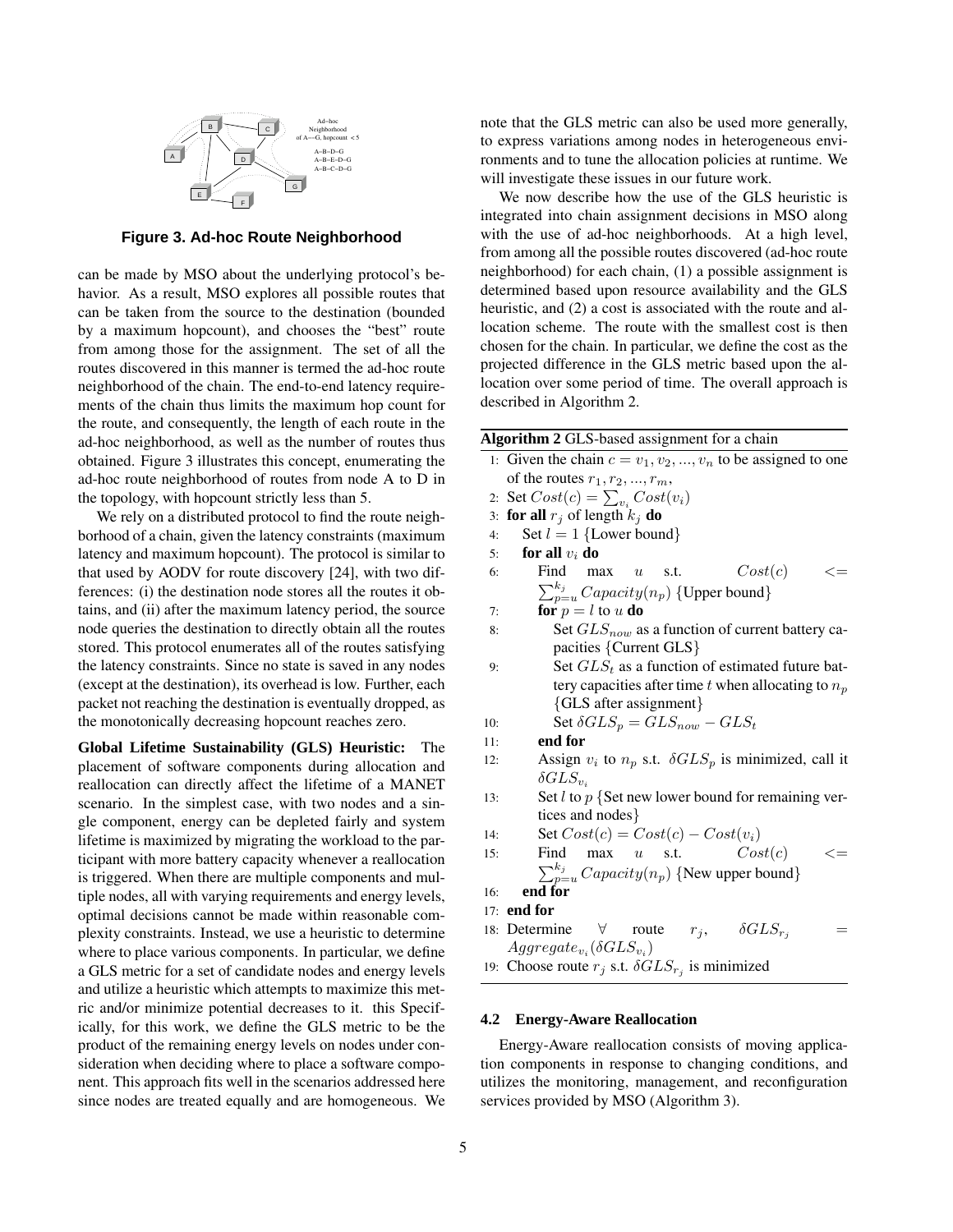#### **Algorithm 3** Energy-Aware Management

- 1: Each node  $n$ , periodically queries expected lifetime of all its neighbors
- 2: **while**  $\exists$  node n' s.t. lifetime(n') lifetime(n) > threshold that is predefined **do**
- 3: **if**  $\exists$  vertex v' housed at n' s.t. vertex v housed in n, and either  $v \to v'$  or  $v' \to v$  then
- 4: MSO.reconfigure\_ $local(v)$ {Perform the upstream/downstream relocation on  $v$ }
- 5: **else if** ∃v housed at n s.t. v is neither the head nor tail of its chain **then**
- 6: MSO.reconfigure chain(v)  $\{T \text{rigger a reallocation}\}$ of the chain to which  $v$  belongs $\}$
- 7: **else**
- 8: MSO.reconfigure all(v)  $\{v \text{ is a chain head};$  Perform a remap on all chains sharing vertex  $v$ }
- 9: **end if**
- 10: **end while**
- 11: During long periods of idleness,  $\forall v$  housed at  $n : v$ is a chain head, check for any changes in the ad-hoc neighborhood, and remap the chain if a more optimal neighborhood is found.

#### **4.3 Workload-Aware Dynamic Resource Reclaiming**

To conserve energy consumption in overprovisioned nodes, we design a distributed protocol that explores energy-performance tradeoffs in a distributed system through resource reclaiming – i.e., recovering any resource from the system to the extent that it does not affect the performance, and hence the quality, of the application. Many such resources, already studied in standalone systems, can be identified for this purpose, and used in a distributed context. Such resources include peripheral interfaces like storage (via sleep modes), memory (via switching off banks), and CPU (dynamic voltage/frequency scaling). In this paper, we demonstrate this approach with the CPU-based techniques.

The primary constraint in implementing single-platform energy management techniques over a distributed context lies in determining how actions in one node affect others. The distributed protocol used to address this in MSO follows a greedy approach, i.e., each node attempts to reclaim as much of the resources as it can to minimize energy consumption, then distributes the remaining opportunities to other nodes. Event sources in MSO associate a deadline for completely processing each event, and send it along with the event itself (where this is not available/known, the event inter-arrival period is used). As the processed event finally reaches the sink, the slack of the event, i.e., the time difference between the deadline of the event processing and the actual time of completion, is computed. A positive slack value serves as a measure of overprovisioning, in that

#### **Algorithm 4** Slack reclamation

```
1: repeat
```
- 2: **if**  $\exists v : \forall v' \text{ and } v \rightarrow v'$ , v has received slack $(v')$ , **then**
- 3: **for all**  $f : f$  is a CPU frequency **do**
- 4: Set  $slack_f(v) = min_{v'} \{slack_f(v') \} t_f(v)$ , { where  $t_f(v)$  is the estimated execution time of the computation of v at frequency  $f$
- 5:  $\forall v_p : v_p \rightarrow v \text{ and } v_p \text{ is in the same node as } v$ , send  $slack(v)$  to  $v_p$
- 6: **end for**
- 7: **end if**
- 8: **until** all the vertices in the node have been considered
- 9: **for all**  $v : v'' \to v$ , and  $v''$  is not in this node, **do**
- 10:  $f_{choose}(v) \leftarrow min{f}_{s.t.slack_{f}(v) \geq 0$
- 11: **end for**
- 12: Set the new frequency,  $f_{new} = max\{f_{choose}(v)\}$
- 13:  $\forall v : v'' \rightarrow v$ , and v'' is not in this node, send  $slack_{f_{new}}(v)$  to  $v''$

unnecessary effort was expended in processing the event. This presents an opportunity to 'reclaim' the slack by scaling down the voltage/frequency in some/all of the CPUs involved in the event processing, and save energy in the process. An implicit assumption made here is that the nodes' clocks are synchronized.

Slack reclaiming starts at the sink node, since only it can compute the slack value. Starting from this node, each node, on obtaining the slack values from all its downstream nodes (a node  $n_1$  is downstream to  $n_2$  if  $\exists v_1, v_2 : v_1$  is assigned to  $n_1$ ,  $v_2$  to  $n_2$ , and  $\exists$  a directed edge from  $v_2$  to  $v_1$ ), attempts to scale down its own CPU frequency/voltage so as to maximize energy savings. Next, it computes the slack available to each of its upstream nodes and sends them these values. Thus, the algorithm proceeds backwards, starting at the sink node(s), and propagated towards the source(s).

Within each node, Algorithm 4 is used to determine its best CPU frequency. Figure 4 illustrates this procedure, with the slacks along the edges represented by  $S_r$ 's and the execution time of the computation at each vertex represented by  $t_x$ 's, and shows how the slack is "consumed" by each node and the remainder passed on to vertices upstream.

Algorithm 4 scales linearly with the number of vertices mapped on that node and the number of frequencies available. Since this is a greedy algorithm, its focus is to quickly reclaim any slack made available, hence it seeks only local optima. As a result, the closer a node is to the sink, the greater will be its energy savings. Fairer methods for slack reclamation would require additional coordination among MSO nodes, thereby introducing additional protocol complexity.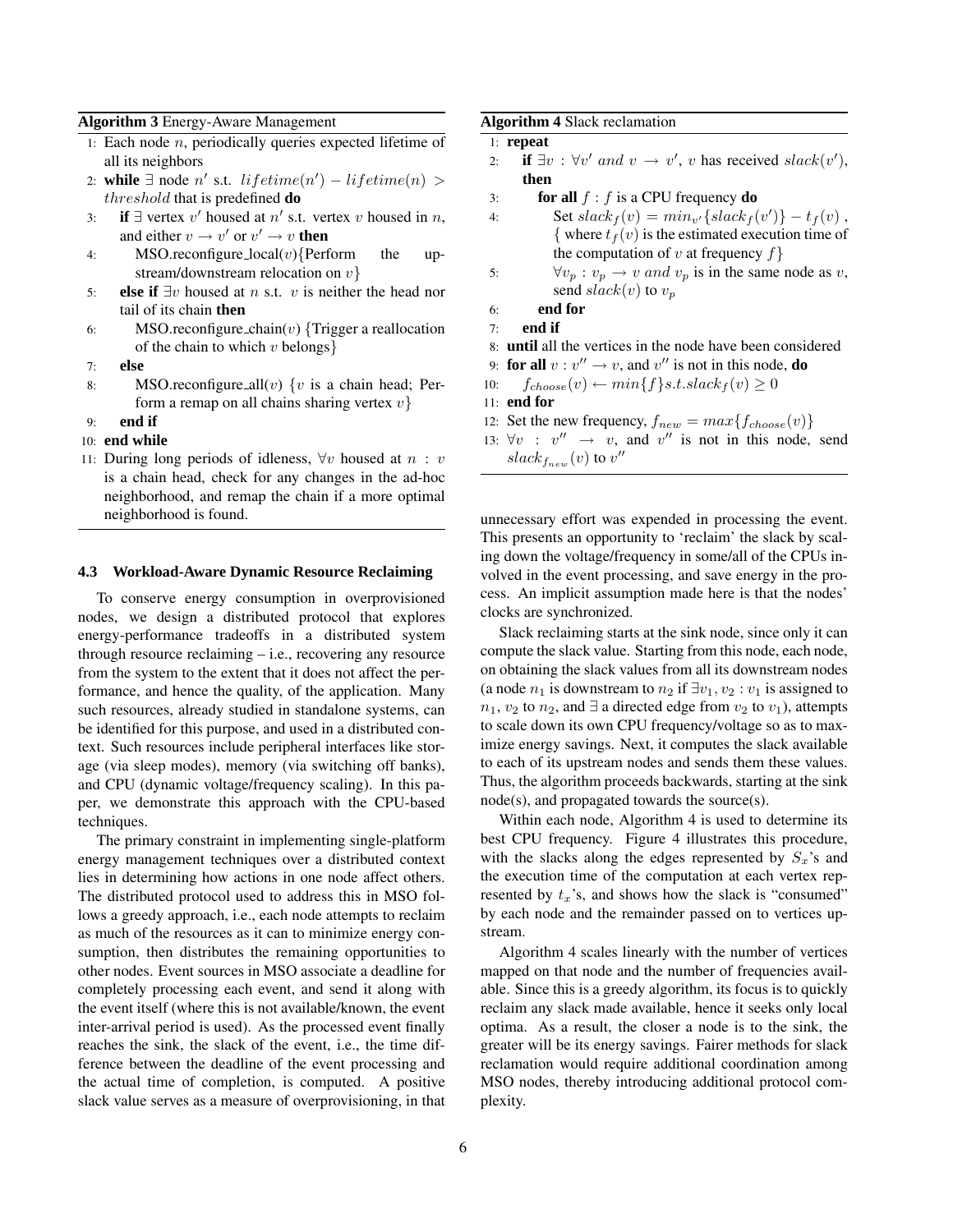

**Figure 4. Slack propagation within a node**

The main assumption in this algorithm is that the expected execution time at each frequency for the vertices can be estimated. Research efforts in workload characterization can be used to perform such estimates [4]. Even with accurate application characterization, factors like network jitter, mobility related effects, or even changing application needs can cause changes in slack availability. The response time to such events primarily depends on the frequency at which slack reclamation is initiated. Additionally, since a side effect of the greedy algorithm results in concentrating the bulk of reclaimed slack closer to the sink nodes, this also enables quick reversion of the reclaimed slack, during such conditions.

## **5 Power Tradeoffs and System Implications**

In order to effectively manipulate energy usage amongst distributed nodes, it is essential for MSO to understand the power and performance tradeoffs of the underlying hardware. In this section, we present results from detailed power measurements of our evaluation platform which provide the intuition and tradeoffs that drive the system's power management policies.

The hardware environment used in our experiments is the Intel Sitsang platform, with a PXA255 processor, and 64MB RAM. It runs the Linux-2.4.19 kernel, modified with Xscale and platform specific patches. Each node also has an 802.11b wireless interface, in ad-hoc mode, in addition to a 10Mbps base-T ethernet interface. All power measurements are performed using a Tektronix TDS5104B oscilloscope, Tektronix TCP202 current probes, and Tektronix P6139A voltage probes.

#### **5.1 Platform Power Trends and DVFS**

The Sitsang platform is designed around a PXA255 XScale processor. The processor supports frequency and voltage scaling via multiple operating points that vary CPU frequency as well as the frequency to the internal PXA bus, thereby affecting latency to memory and I/O devices. The core frequencies available are 400MHz, 300MHz, 200MHz, 150MHz, and 100MHz. Though multiple bus frequencies are plausible for certain core frequencies, for the purposes of analysis and experiments in this paper, we always utilize



**Figure 5. Sitsang Active Platform Power Consumption**

the maximum bus speed possible for a given core speed. This results in five operating points with core/bus frequencies of 400/200, 300/100, 200/100, 150/50, and 100/50. The voltages used are 1.3V for 400MHz, 1.1V for 300MHz, and  $1.0V$  for all other frequencies<sup>1</sup>.

Power analysis uses a tunable synthetic workload that has characteristics similar to the robotics applications used in our MSO research [28]. Specifically, for these applications, we find that a critial variation in their workloads is memory access behavior. Software components such as Bayesian classifier are CPU bound, where performance scales with frequency, whereas image analysis like blob finding displays increased memory activity due to footprints larger than the 32K cache size on the PXA255 processor. In order to provide a fair comparison across this attribute, we have developed a synthetic workload that can be tuned to vary memory boundedness while maintaining the amount of work (i.e. instruction count) performed. This benchmark is used in subsequent evaluations.

When completely idle, the Sitsang consumes 2.5W-2.64W depending upon the operating point to which it is set. A more significant variation can be observed between the different frequencies when active, as illustrated in Figure 5. The figure provides power data when the platform is one hundred percent utilized and executing workloads with varying memory accesses per instruction (MAR), a parameter that in turn affects the cycles per instruction (CPI) required to execute each application. As expected, we see decreasing power consumption as frequency is reduced, with the difference between 400MHz and 100MHz being as high as 25%. These system-level trends underscore the possibilities of energy savings available via DVFS. We also observe from the figure that the system power is not only a function of frequency, but can also vary significantly based upon workload characteristics. Indeed, at 400MHz, the power varies by as much as 11% between the different applications. This highlights the potential benefits and necessity

<sup>&</sup>lt;sup>1</sup>The PXA255 electrical specifications prescribe the operating points used, along with the 1V minimum requirement.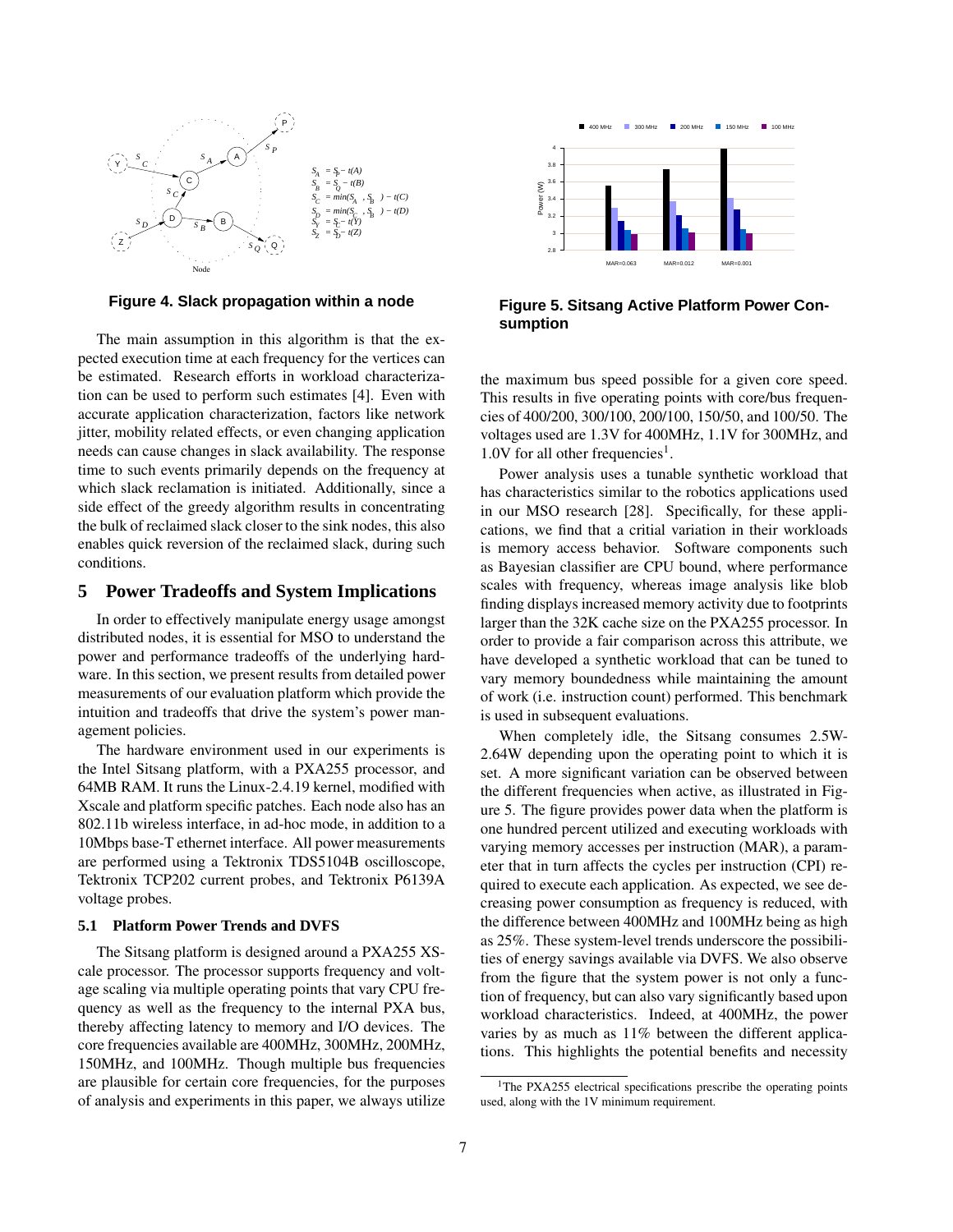of online monitoring in MSO to dynamically tune energy management for application specific behavior.

Though it is clear from our results in Figure 5 that reducing the operating point of our platform, when possible from a performance standpoint, can reduce power consumption, the resulting energy savings are not quite as clear. For periodic applications, frequency can be reduced when there is slack without a performance penalty. This reduction increases the active portion of a period while reducing the idle period. As recent work has shown, reducing processor frequency may result in reduced power consumption during active portions of the period, but it can also increase energy consumption after some point of slack reclaiming [19, 11]. The existence of these counterintuitive trends can be affected further when there are other power management schemes with which DVFS must coexist [7, 21]. We consider these trends by obtaining the cycle energy, the combination of the active and idle energy signatures in a period, of the three MAR varying applications across different CPU utilizations in Figure 6.

Figure 6(a) illustrates the tradeoffs of the different operating points across utilization behavior for a memory-bound workload with resultingly high CPI. As the utilization increases, it becomes infeasible to execute at certain frequencies until eventually only the highest operating point can maintain the performance of the application. Since the application is memory-bound, the performance of reduced frequencies can closely match those of higher frequencies, especially when the bus frequency can be maintained. This is exibited between the 300/100 and 200/100 operating points as well as the 150/50 and 100/50 frequencies by the fact that the respective energy curves end at about the same utilization (i.e., the modes become unusable at similar load). The reason for this is that the performance of the application is driven by bus frequency instead of core frequency due to the high memory access rate. We can see from the figure that the optimal operating point is only the smallest one possible for very low utilizations, after which 200MHz is optimal even though 150MHz and 100MHz would be options as well. Similar inflection points can also be observed for lower MARs in Figures 6(b) and 6(c), though in the latter the optimal operating point gets pushed even further to 300MHz at high utilizations. *These trends show that the energy optimal operating point can vary based upon workload characteristics as well as the utilization required to execute the workload*. It should be noted that even simply monitoring MAR is not adequate (our own results show data stalls per cycle should also be monitored), but a full list of required attributes can be obtained via existing workload characterization research [3] and falls outside the scope of this paper. These results just highlight the need for application-specific data, and how MSO can benefit from obtaining this data accurately and dynamically online.

The platform power trends discovered in our experiments directly affect the DVFS-based energy management in MSOs. First, they show that when utilizing DVFS to dynamically tune energy behavior via slack reclaiming of periodic applications, the middleware must monitor resource utilization information for software components so that it can be aware of where the system is located along the utilization curve, thereby determining the minimum operating point to utilize at a particular node. Second, with online monitoring, MSO can also determine the performance scalability of an application by determining metrics such as MAR and the resulting data stalls per cycle. By coupling this information with platform power characteristics, MSO can more readily determine application specific inflection points at runtime than can be done by static policies.

# **5.2 Offloading and Wireless Communication Overheads**

In addition to platform energy savings with respect to utilizing frequency scaling, our MSO approach also exploits cooperative systems by offloading computations to take advantage of remote resources and energy reserves. This type of offloading has been shown to provide significant system lifetime benefits in our previous work [22]. Here, we continue to leverage this type of energy management by considering the possibility of migrating software components in MSOs during reallocations. A question that arises, however, is how the communication energy overheads compare to the benefits of offloading. To obtain insight into this tradeoff, we stream data between two Sitsang platforms over a wireless link. We then monitor the system, CPU, and radio power of one of the systems at different data rates of UDP/IP. These experiments result in the following findings. First, we find that the link becomes saturated at 4Mbps. At this extreme, system power consumption increased by 300mW, while the radio power signature is only elevated by 90mW. The CPU power signature explains this discrepancy, as we observe that the processor is consuming active power during 25% of the time due to packet processing overheads. Therefore, the majority of the power increase can be captured by simply monitoring system utilization. The reason for the minimal increase in radio power consumption even at high link utilizations is that in ad-hoc mode, the radio cannot be placed into a sleep state. Therefore, it is always in a promiscuous read mode, the power signature of which varies little from sending. Since the radio power consumption changes negligibly with use, the overheads of utilizing it, for the sake of our flowgraphs with little communication utilization, can be effectively ignored. Due to these results, in MSO energy management, we only consider the computational overheads of software components when performing energy load balancing.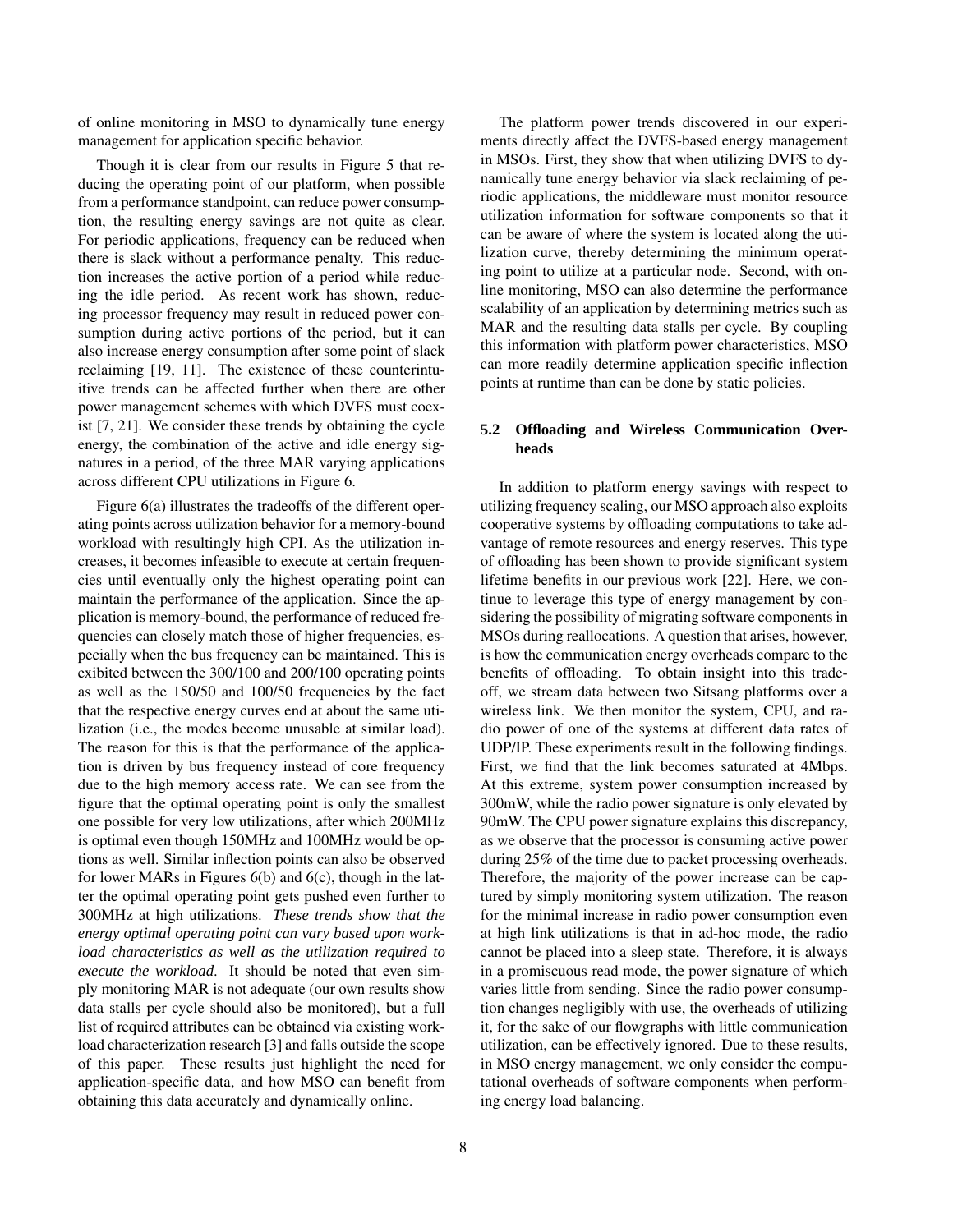

**Figure 6. Platform Cycle Energy vs. CPU Utilization**

# **6 Experimental Evaluation**

#### **6.1 Implementation**

The approaches described in this paper are implemented in the MSO middleware. This middleware is written entirely in C/C++, and it is implemented using an overlay construction toolkit, termed EVPath [6], a successor of the ECho event-based publish-subscribe system. EVPath allows the creation of entities called '*stones*' that operate on events. Stones can be linked via a variety of network protocols, including UDP, TCP, etc. EVPath also provides a SOAP interface using gSOAP [8] to enable remote management of stones. In addition, MSO allows its own functions to be called remotely via gSOAP-based calls. Event data is described using PBIO, an efficient portable binary format Kernel AODV [13] is used for ad-hoc routing, but MSO is independent of the underlying routing protocol.

Experiments are performed with the Sitsang handheld devices described earlier and with the MobiEmu [33] emulation of mobility on a wireless network. To estimate the system power consumption at each node, we run a daemon that periodically (at 0.1 second intervals) monitors CPU usage, then computes the energy consumed based on the current frequency and with an application dependent power model. The power model is obtained by power measurements performed using the oscilloscopes on the instrumented node.

# **6.2 Reallocation**

Our first set of experiments under reallocation is done on two Sitsang nodes executing a single application, such that only one node is running at any time, with the other node being idle. By monitoring each others' battery levels, the nodes can cooperatively run the application so that they maximize their battery lifetime. The polling frequency for monitoring, as well as the threshold selected for offloading, influence the performance, as seen in Fig 7. As we increase the frequency of reallocation, the difference in energy lev-



**Figure 7. Reallocation in Two Nodes**

els between the nodes decreases, but this also indicates that more time was devoted in performing the reallocations than performing the actual work. The ideal range for our scenario lies at 20-30%, yielding about 16% increase in battery lifetime, when compared to a single node running the entire workload.

Next, we study an example on a five node testbed, with the topology shown in Fig 9. The application flow graph is chosen to accommodate all three different kinds of event flow combinations possible, i.e., linear, split, and join flows. Each node runs an instance of MSO, and begins with a fixed energy, thus simulating a battery. Using the insights gained from the previous scenario, we find the ideal threshold for reallocation decisions to be about 50J, and the frequency of polling (for monitoring neighbors' energy levels) is chosen to be 25 sec. All the application components are CPU intensive, and while two of them run at 80% CPU utilization, the other three run at 15%. Such a workload is representative of applications that perform different pipelined processing on data. Events of size 4KB are sent via a single source at the rate of 1 per 1.5 seconds. We discuss the benefits of using MSO along two parameters:- (i) the system lifetime of a cooperating group and (ii) the parity in the lifetimes of the nodes forming the group. An example of the first type of requirement is in collaborative tasks that require participation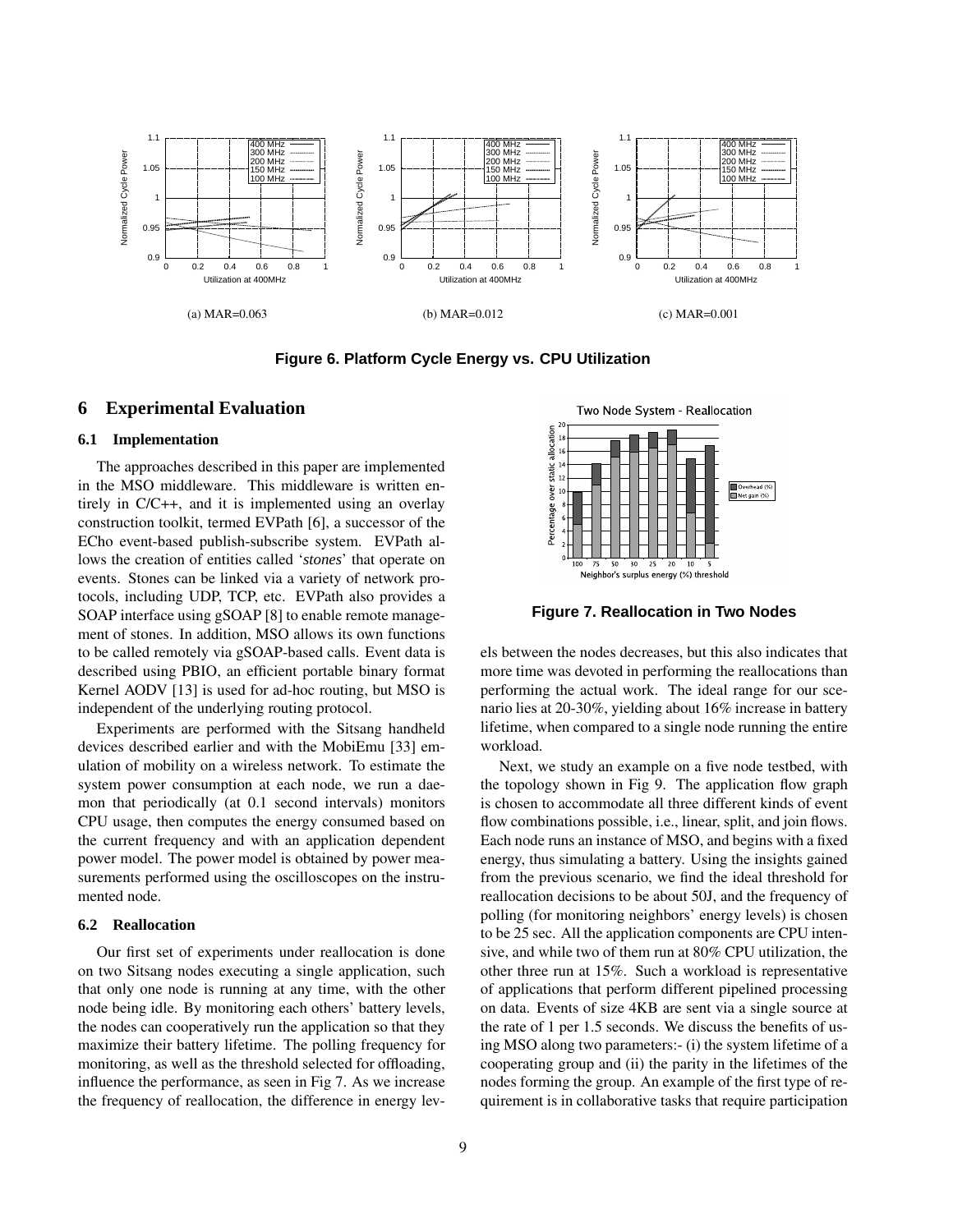

**Figure 9. Network topology for experiments**

of all mobile nodes. The second rule can be useful in enforcing a uniform policy for all participants in the task. For our purposes, we term the lifetime of the first dying entity in the group as the system lifetime, and quantify lifetime parity by measuring the standard deviation of individual node lifetimes. We observe the trend of these metrics, as the initial energy available with the nodes are varied. The energy values we use here (1kJ-5kJ) represent typical capacities of batteries used in current generation platforms like the Sitsangs. The results are presented in Fig 8, where we compare our reallocation with a static assignment. The difference in the lifetimes afforded by these strategies increase, as the initial energy increases, with the differences being close to 10% at 5kJ. This is a consequence of the fact that the lifetime of the node(s) executing the computationally intensive components of the application flow graph exhibits a linear relationship with the initial energy. However, as reallocation shifts the heavy computation among all the nodes, this effect is mitigated. For the same reason, the lifetime parity with reallocation shows no particular trend with increasing initial energy, as opposed to the widening gap in node lifetimes observed with a static allocation.

#### **6.3 Dynamic Resource Reclaiming**

The next set of experiments evaluate the dynamic resource reclaiming algorithm, over a synthetic workload. As discussed previously, we apply this technique to sourcedefined event slack available at the application sink node. The setup for the experiment consists of five Sitsang nodes in the same configuration as the previous study. Each vertex executes a memory-intensive synthetic application.

The application is run at three different scenarios, corresponding to having a CPU utilization of 40%, 60% and 80%. This is performed by increasing the duration of execution of each event in the application. Events of size 8 KB are sent with a periodicity of 2.5 seconds. The execution time of each event, when run at 80% utilization and the highest frequency (400 MHz) is found to be roughly 2 seconds at each node. This is purposefully chosen so as to exclude noise effects and other sources of error.

The resulting energy consumption of the application, in the presence of our resource reclaiming algorithm is mea-



**Figure 10. System energy savings with slack reclaiming**

sured. This figure is compared against an optimal choice of frequencies for each possible slack value, that minimizes energy consumption. The energy values are normalized against the default case where all nodes run at the highest frequency. As shown in Figure 10, the algorithm is found to closely track the most optimal settings. In some cases, especially at the top frequencies, our algorithm appears to outperform even the optimal solution, but this is only because of missed deadlines, i.e., the algorithm reclaims more slack than available, thus saving more energy but hurting performance. This is due to errors in predicting the execution time at various frequencies, and other sources of error in event delivery. For the higher utilization workload, as both the slack available, as well as the execution time are high, any errors in estimation can cause large deviations from the optimum frequency settings.

Finally, we evaluate the overheads of various strategies that can be employed in resource reclaiming. We consider three strategies in this study: (i) Aggressive, where slack is polled frequently (every 30 sec), and positive, as well as negative slacks are immediately propagated throughout the network, (ii) Conservative, which polls for slack less frequently (60 sec), and (iii) Opportunistic, where positive slacks are propagated at a low rate (60s), and negative slacks at a high rate (30s). The rationale behind opportunistic reclaiming is to conserve energy without a high overhead, but react relatively quickly when performance is hurt. The event traffic was such that all the ranges of slack values were used in the test, over a period of about 15 minutes.The results of these strategies are shown in Table 1.

The aggressive strategy is more prone to mispredictions and overcorrections, than the others, and the conservative approach can let slack available for shorter periods of time go unrecovered. The opportunistic strategy strikes a balance between these extremes, to react quickly during performance critical phases alone. Correspondingly, the number of slack reclaims also lies between these strategies.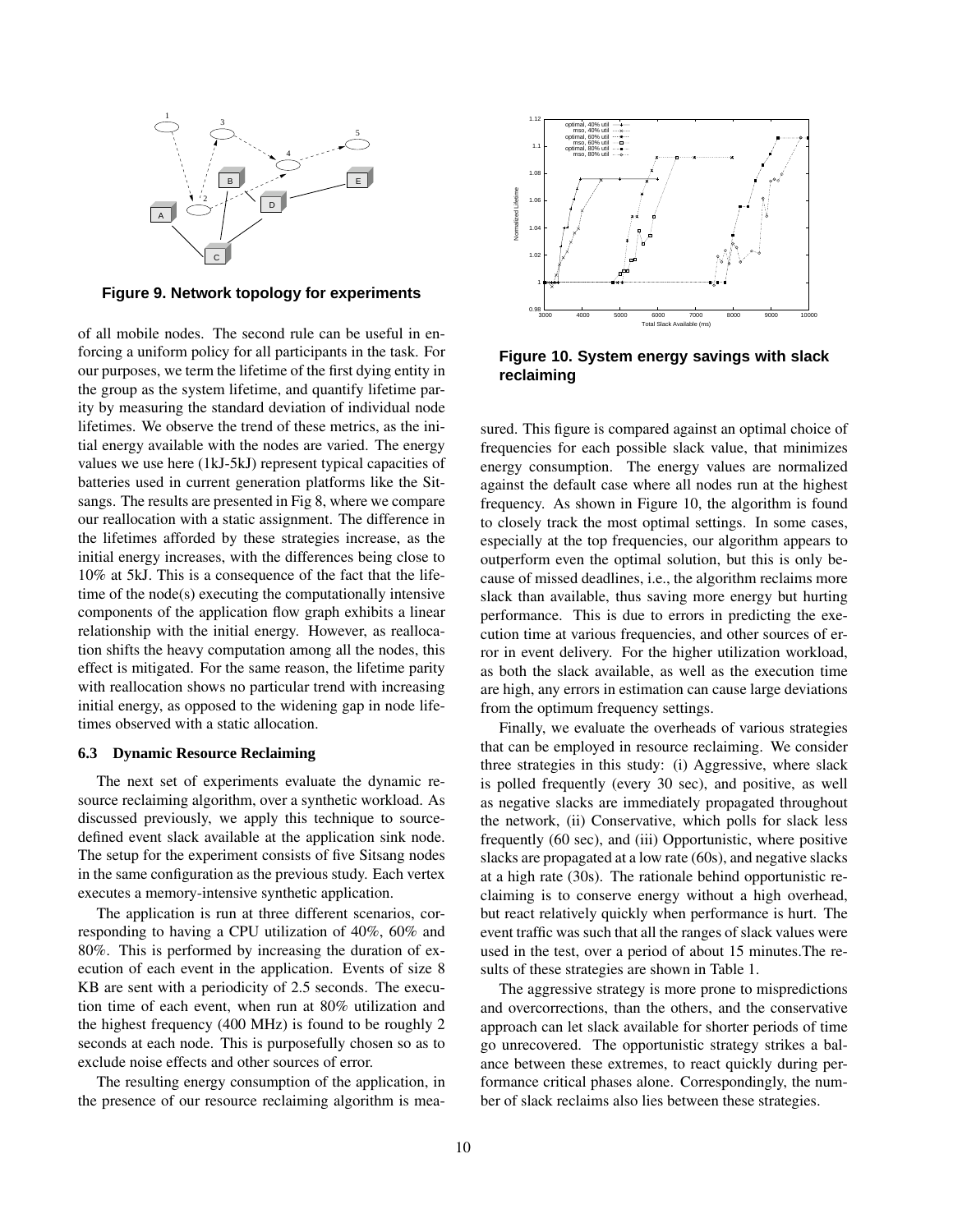

(a) System Lifetime (b) Lifetime Parity



**Table 1. Slack Reclaiming – Strategies**

| Strategy      | Mean  | Mean       | Reclaims |
|---------------|-------|------------|----------|
|               | slack | abs(slack) |          |
|               | (ms)  | (ms)       |          |
| None          | 1188  | 1204       |          |
| Aggressive    | $-23$ | 305        | 1012     |
| Conservative  | 59    | 245        | 528      |
| Opportunistic | $-45$ | 215        | 822      |

# **7 Conclusions and Future Work**

In this paper, we discuss the problem of cooperative energy management in distributed mobile systems, and present decentralized techniques for a distributed application run in a MANET environment. We perform energy aware allocation, followed by reallocation in response to changing energy conditions, and dynamic resource reclaiming in overprovisioned systems. We also evaluate the algorithms on a MANET testbed of handheld computing devices, indicating the feasibility of our approach – the resource reclaiming algorithm is found to track the optimal solution, and our algorithms for reallocation show an increase in battery lifetime of upto 10%. Further, our experiments indicate that the energy consumption of the network interface in handheld devices like the Sitsang platform form a tiny portion of the overall power consumption, underscoring the need to focus on other power hungry components of similar systems.

Future work in this area involves extending MSO to heterogeneous networks with asymmetric nodes, by including mobile phones, laptops and other portable computing devices. We are also currently evaluating MSO with prototype robot devices, with the aim of studying the tradeoffs between quality of service and energy consumption for typical robotic applications. Studying the interplay between

policy-enabled energy management in mobile devices, and the resulting quality of service is yet another priority.

#### **References**

- [1] H. Aydin, R. Melhem, D. Mosse, and P. Mejia-Alvarez. Power-aware scheduling for periodic real-time tasks. *IEEE Trans. on Computers*, 53(5), May 2004.
- [2] D. Bruneo, M. Scarpa, A. Zaia, and A. Puliafito. Communication paradigms for mobile grid users. In *CCGrid*, 2003.
- [3] M. Calzarossa and G. Serazzi. Workload characterization: A survey. In *Proc. of the IEEE*, 1993.
- [4] Y. Chou, B. Fahs, and S. Abraham. Microarchitecture optimizations for exploiting memory-level parallelism. In *ISCA*,
- 2004. [5] H. L. *et al*. Design and implementation of a single system image operating system for ad hoc networks. In *Mobisys*, 2005.
- [6] http://http://www.cc.gatech.edu/systems/projects/EVPath/.
- [7] X. Fan, C. Ellis, and A. Lebeck. The synergy between power-aware memory systems and processor voltage scaling. In *Proc. of the Workshop on Power-Aware Computer Systems (PACS)*, December 2003.
- [8] http://gsoap2.sourceforge.net/.
- [9] N. Gupta and S. Das. Energy-aware on-demand routing for mobile ad hoc networks. In *Workshop on Distr. Comp., Mobile and Wireless Comp.*, 2002.
- [10] C. Isci and M. Martonosi. Phase characterization for power: Evaluating control-flow-based and event-counterbased techniques. In *HPCA*, February 2006.
- [11] R. Jejurikar and R. Gupta. Dynamic voltage scaling for system-wide energy minimization in real-time embedded systems. In *ISLPED*, August 2004.
- [12] J. Jennings, G. Whelan, and W. Evans. Cooperative search and rescue with a team of mobile robots. In *ICAR*, 1997.
- [13] http://w3.antd.nist.gov/wctg/aodv-kernel/.
- [14] R. e. a. Kumar. Dfuse: A framework for distributed data fusion. In *ACM Sensys*, 2003.
- [15] J. Luo and N. Jha. Power-conscious joint scheduling of periodic task graphs and aperiodic tasks in distributed real-time embedded systems. In *ICCAD*, 2000.
- [16] C. Mascolo, L. Capra, and W. Emmerich. Mobile computing middleware. *Advanced Lectures on Networking, LNCS*, 2002. [17] M. *et al.*. Mecella. Workpad: an adaptive peer-to-peer soft-
- ware infrastructure for supporting collaborative work of human operators in emergency/disaster scenarios. In *IEEE CTS*, May 2006.
- [18] A. e. a. Messer. Towards a distributed platform for resourceconstrained devices. In *ICDCS*, 2002.